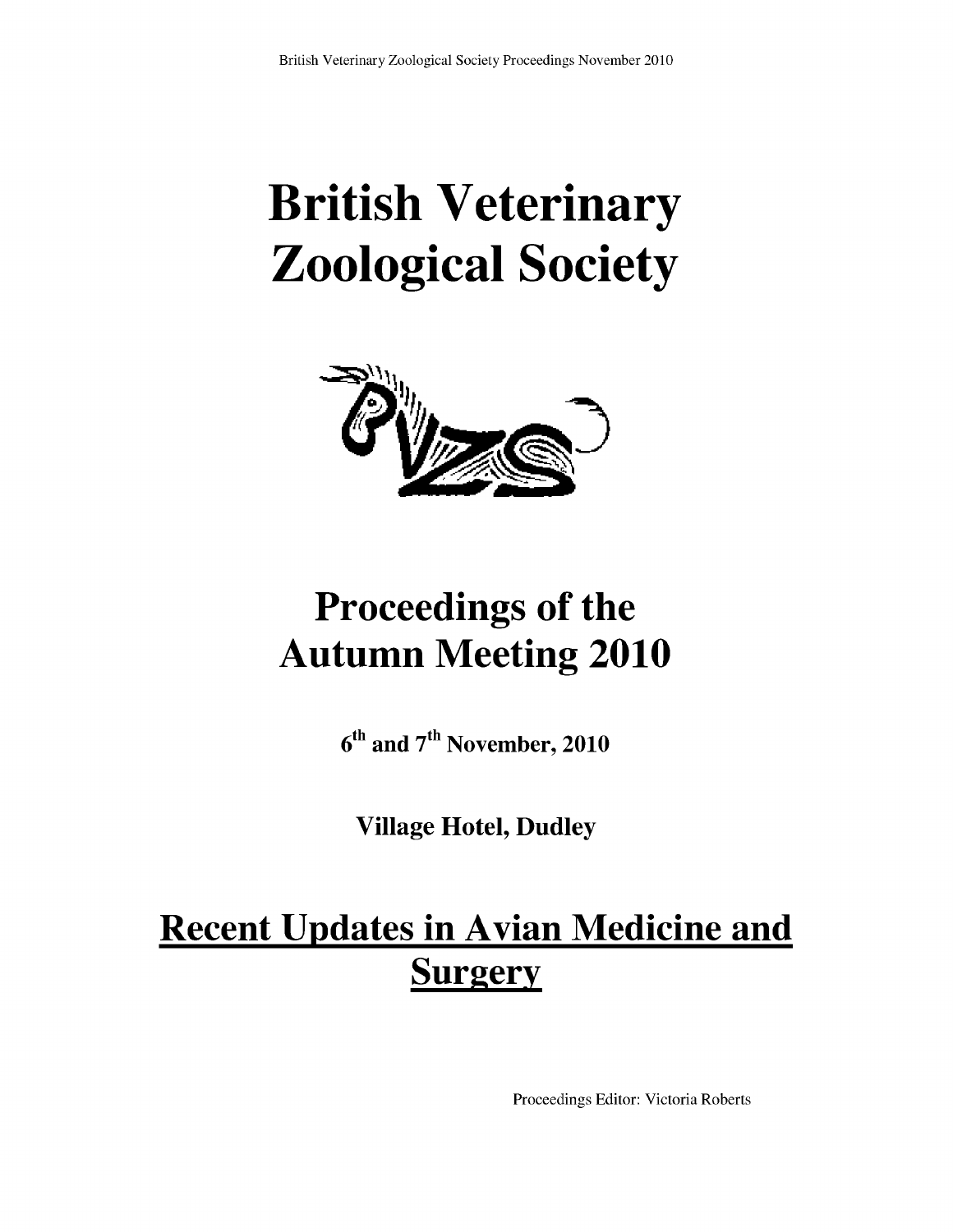#### BVZS GUIDELINES FOR MEETING ABSTRACTS

PLEASE NOTE: From the November 2007 meeting all abstracts and extended abstracts will be linked to CABL This is an important step in helping the Society and members' work reach a wider audience. While the society encourages authors to include as much relevant data as possible, it is the author's own responsibility to restrict their data as necessary in order not to prejudice any future peer-reviewed publications they may have planned. While previous humorous biographies have been included, inline with the links with CABI, please adhere to the biography guidelines and keep these to a professional nature. At present BVZS meetings and abstracts are NOT peer-reviewed.

Submissions should preferably be in word (.doc) format, 12 font Times New Roman, single line spacing, not justified.

Biography: This should include the author's qualifications and institution/ practice/ affiliations, as well as a summary of any particular achievements, career, highlights, or relevant current projects. Please keep the biography to a professional nature. Maximum of 100 words.

Title: Submission should include a title of not more than 15 words, and the names, qualifications and affiliation/ institution of each author.

Abstracts: Abstracts should be a minimum of 200 words, and a maximum of 750 words. A reference list may also be included. Abstracts, with references should not be longer than 1 page.

Extended Abstracts: These should be in the format: SUMMARY, INTRODUCTION, MATERIALS AND METHODS, RESULTS, DISCUSSION, REFERENCES; or if this is a case report or case series: SUMMARY, INTRODUCTION, CASE REPORT, DISCUSSION, REFERENCES. Review articles should preferably be in the format: SUMMARY, REVIEW, CONCLUSION. This may be altered depending on the reviews nature, but must include a SUMMARY and CONCLUSION. The text should be concise and should be a maximum of 2000 words, and not exceed 4 pages in length, including illustrations and references. The summary should not exceed 200 words.

Tables and illustrations: Tables should be kept to a minimum and should be created in Word. The legend should clearly explain what data the table is presenting, without the need to refer back to the text. Tables should not duplicate information presented in figures. Digital images should be GIF, TIFF, or JPEG files, at a minimum resolution of 300 dpi. Please label them to correspond with the list of numbered figure captions; for example 'Figure 3.jpg' or 'Figure 7B.jpg', etc.

Style: Measurements should be expressed in the metric system or in SI units. Temperatures should be given in °C. Centrifugation speeds should be given in g. All abbreviations should be spelt out in full the first time they are used in the text. Medicines should be referred to by the generic name (Recommended International Non-Proprietary Name), as used in the sixth edition of The Veterinary Formulary (London, Pharmaceutical Press 2005) and listed on the website of the Medicines and Healthcare Products Regulatory Agency, followed by the proprietary name and manufacturer in brackets when first mentioned; eg, fenbendazole (Panacur; Intervet). Parasitic infections should be referred to according to the Standardised Nomenclature of Parasitic Diseases (SNOPAD) guidelines, which are summarised by the World Association for the Advancement of Veterinary Parasitology. Spelling should be in British English. Manuscripts should be written in the third person.

References: In the text, references should be cited as follows: Smith (1995) described.../...recorded earlier (Brown and Jones 1994, Smith and others 1997). Lists of references should be given in date order in the text, but alphabetically in the reference list. In the reference list, all authors' names and initials should be given followed by the date, title of the paper, full title of the journal, volume number and full page range, eg: SMITH, A. B., JONES, C. D. & BROWN, E. F. (1995) How to list your references. Veterinary Record xxx, 71-76. Book references should include the chapter title if appropriate, the full title of the book, the edition, the editors, the town of publication, publisher and page numbers of material referred to, eg: SMITH, A. B., JONES, C. D. & BROWN, E. F. (1993) How to list your references. In Getting It Right. 3rd edn. Eds S. Adams, J. Alexander. London, Society of Reference Publishers. pp 23-37. **Proceedings** should include the title of the paper given at the meeting, proceedings title, the editors (if applicable), town, country, month date a to b, year, and page numbers (if applicable), eg: MILLER, W. (1976) A state-transition model of epidemic foot-and-mouth disease. Proceedings of an International Symposium: New Techniques in Veterinary Epidemiology and Economics. Reading, UK, July 12 to 15, 1976. p 56. Websites should include the title of the page, website address and date accessed, eg: DEFRA (2001) Explanation of Foot and Mouth Restrictions. accessed, eg: DEFRA (2001) Explanation of Foot and Mouth www.defra.gov.uk/animalh/diseases/fmd/disease/restrictions/explanation.asp. Accessed August 24, 2001. Personal communications should be cited within the text and follow the form 'A. B. Smith, personal communication'.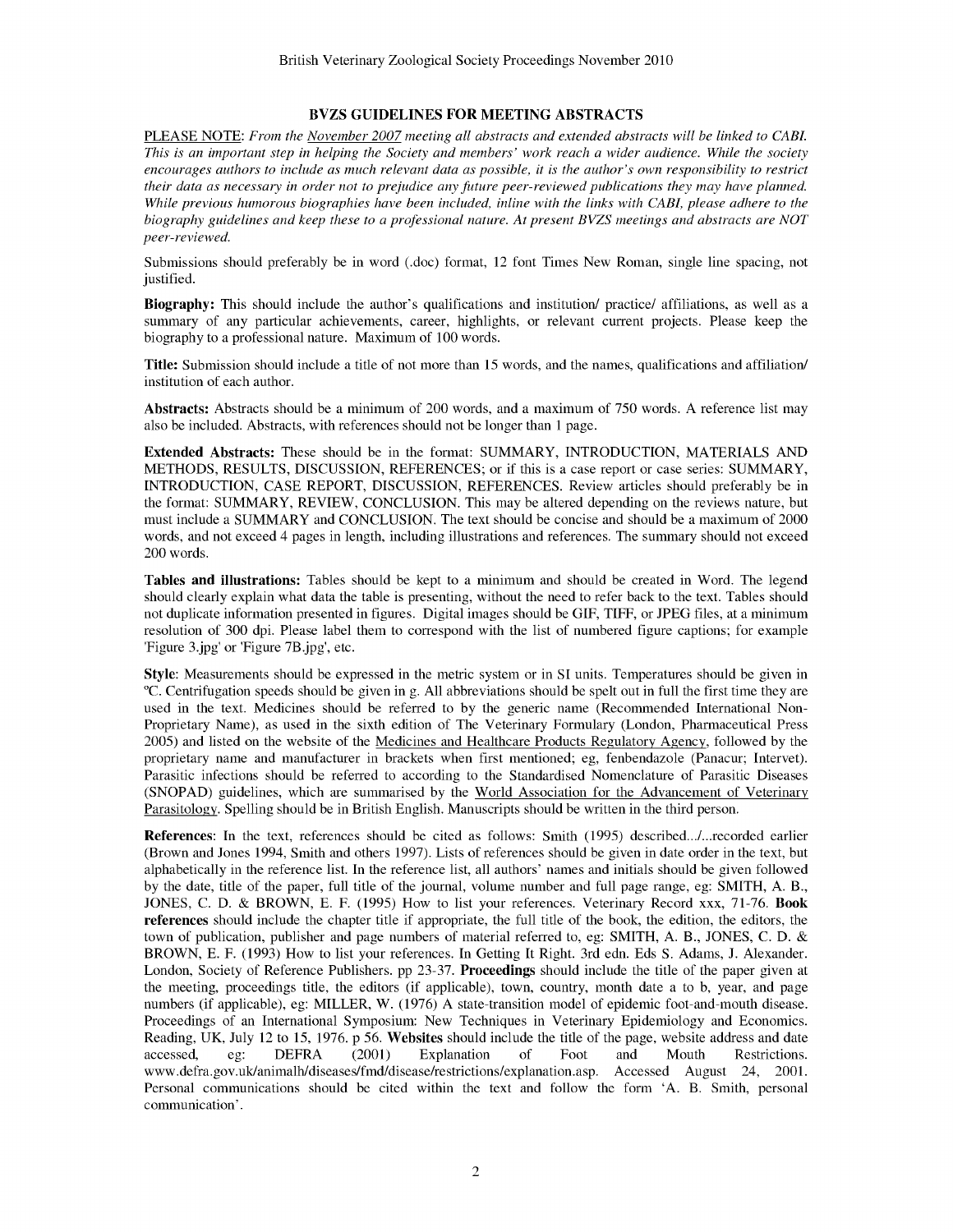# British Veterinary Zoological Society

The BVZS, a non-territorial division of the BVA, represents professionals with interests in exotic, zoo and wildlife species. Benefits of membership include bi-annual Bulletins and Proceedings from meetings. Membership forms and all other details of membership are on the BVZS website (www.bvzs.org) or contact the BVA, 7 Mansfield St, London W1G 9NQ (ask for details of the BVZS Administrative Director).

#### BVZS COUNCIL

President Senior Vice President Junior Vice President Administrator Honorary Secretary Treasurer Membership Secretary Public Relations Officer Publication Editors

BIAZA Representative BVA Representatives DETR/EAZA Representative PMLG Representative Veterinary Schools Liaison Officer Webmasters Other members of Council are:

Victoria Roberts (president@bvzs.org) Simon Girling Stephanie Sanderson Derek Lyon (secretary@bvzs.org) Stephanie Sanderson Michael Stanford (treasurer @bvzs.org) Derek Lyon (secretary@bvzs.org) Matthew Brash (pro@bvzs.org) Michael Stanford, Fieke Molenaar and Victoria Roberts (editor@bvzs.org) Nic Masters Michael Fielding and Victoria Roberts Michael Fielding (zebra @bvzs.org) Noel Walker Kevin Eatwell (students@bvzs.org) Derek Lyon and Victoria Roberts Debbie Bourne, Jon Cracknell, Gabby Drake and Emma Keeble

Conference organisers: Derek Lyon, Fieke Molenaar, Peter Stewart and Victoria Roberts

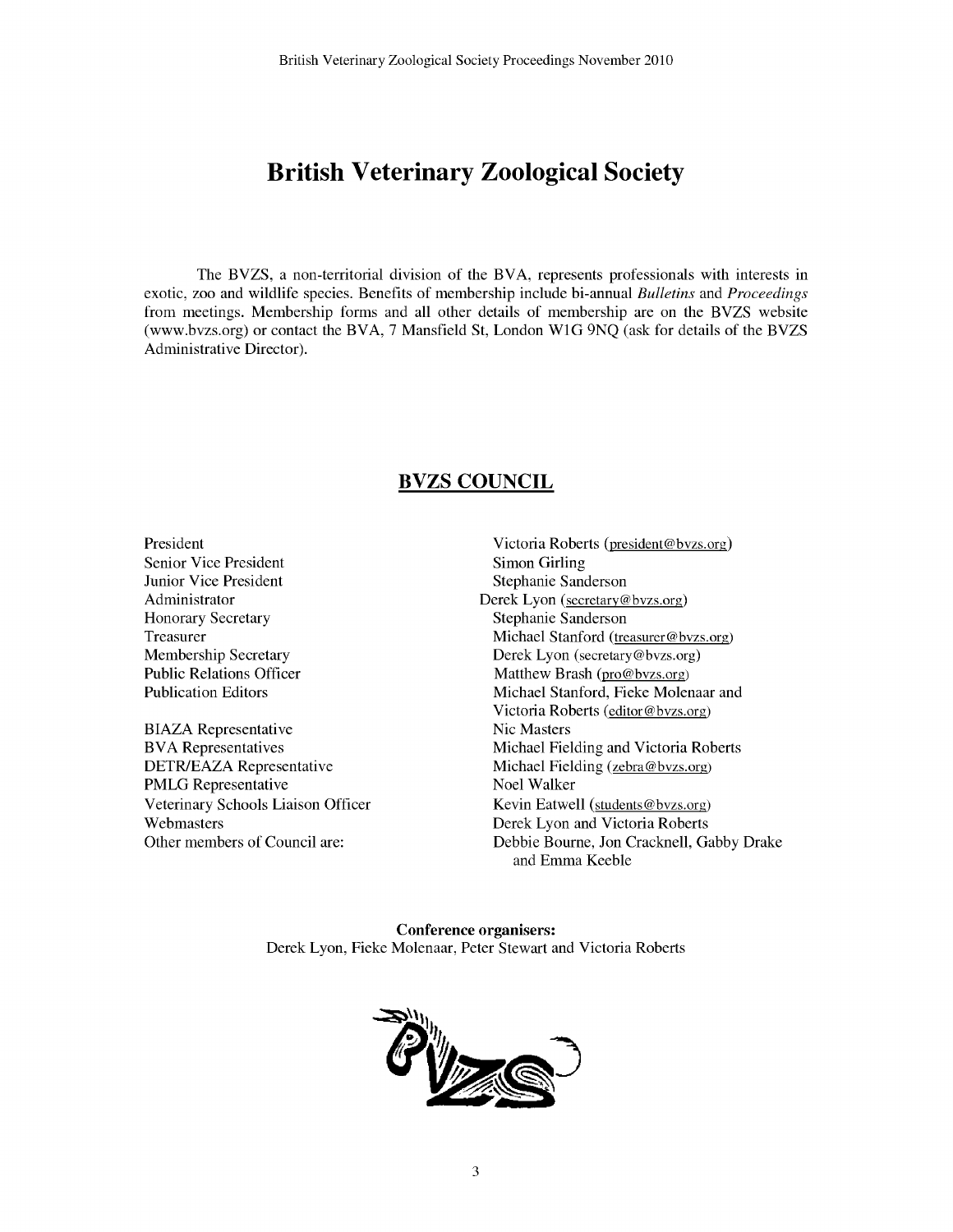#### SPONSORS OF THE BVZS

Bayer Animal Health, Bayer House, Strawberry Hill, Newbury, Berkshire RG14 1JA Tel: 01635 563000. Ronan Fitzgerald. Email: ronan.fitzgerald.rf@bayer.co.uk, www.bayer.co.uk Baytril works hard, works fast, licensed for use in exotic species.

Burgess Petcare, Victory Mill, Priestmans Lane, Thornton Le Dale, Pickering , North Yorkshire Y018 7RU. Tel: 01751 474123. Naomi Chetterley/ Beth Morrison, Justin Heaton Email: justin.heaton@burgesspetcare.co.uk, beth.morrison@burgessgroupplc.co.uk, website: www.burgesspetcare.co.uk

Burgess Pet Care make tasty, nutritious food for all small furry pets. The brand range includes Supadog, Supacat and Burgess Excel - the only veterinary recommended rabbit food.

Genitrix Ltd, Genitrix House, Daux Road, Billingshurst, West Sussex, RH14 95J Tel: 01403 786345, fax: 01403 786346 Mobile:07764 605414. Howard Wilder Email: howard@genitrix.co.uk, www.genitrix.co.uk Genitrix is an independent veterinary pharmaceutical company with one of the widest and fastest growing ranges of veterinary medicines for exotic mammals birds and reptiles.

Greendale Veterinary Diagnostics Ltd., Lansbury Estate, Knaphill, Woking, Surrey GU21 2EW Tel: 01483 797707, fax: 01483 797552. Maggie Debrah, margaret.debrah@greendale.co.uk Email: lab @greendale.co.uk, www.greendale.co.uk.

Delivering a high quality service, providing clients with accurate and credible results. Diagnostics for wildlife, exotic and zoo animals, also dog, cat, equine, ruminant and poultry.

Mazuri Zoo Foods, PO Box 705, Witham, Essex CM8 3AD. Tel 01376 511260, fax 01376 511247. Allula Bradley, allulabradley@dietexint.com

Email: Sue Dolan suedolan@dietexint.com, www.mazurifoods.com. Manufacturer & supplier of quality diets for exotic species throughout Europe.

Meadow's Animal Healthcare Ltd, Unit 7, Windmill Road, Loughborough, Leics. LE11 1RA Tel 01509 265557, fax 01509 265777. Sheila Stockdale Email: info@meadowsanimalhealthcare.co.uk, www.meadowsanimalhealthcare.co.uk

Suppliers of premium products to the Veterinary Profession through F10 Biocare, Harrison's Bird Foods and AvEquip.

Pinmoore Animal Laboratory Services Ltd., Birch Heath Road, Tarporley, Cheshire CW6 9UU. Tel: 01829 733523, fax: 0870 758 3638. Debbie Moore, debbie@palsvetlab.co.uk

Email: sales@palsvetlab.co.uk, www.palsvetlab.co.uk

Pinmoore Animal Laboratory Services Ltd (PALS) provides Veterinary Diagnostic Services with the sole purpose of providing high quality and accurate laboratory results. We aim to offer a friendly, personalised laboratory service that meets the needs of the patient whilst being convenient and cost effective.

Vetark Professional, Po Box 60, Winchester, 5023 9XN. Tel 0870-243-0385, fax 0870-243-0382 Peter Scott.

Email: info@vetark.co.uk, www.vetark.co.uk.

UK manufacturers of specialist nutritional, nutraceutical and specialist disinfectant products for exotic species. Formulated and developed by an RCVS Specialist in Zoo & Wildlife Medicine and established over 15 years. Products include Nutrobal, Avipro, CCF, Ark-Klens etc.

Vetronic Services Ltd., 12 Henleys Business Park, Manor Road, Abbotskerswell, Newton Abbott, Devon TQ12 5NF

Tel: 01626 365505, fax 0870 1294705. Keith Simpson. Email: ksimpson@vetronic.co.uk, www.vetronic.co.uk. Manufacturers of dedicated Veterinary Equipment. Unique designs, unique solutions.

#### BVZS is greatly appreciative of their generous sponsorship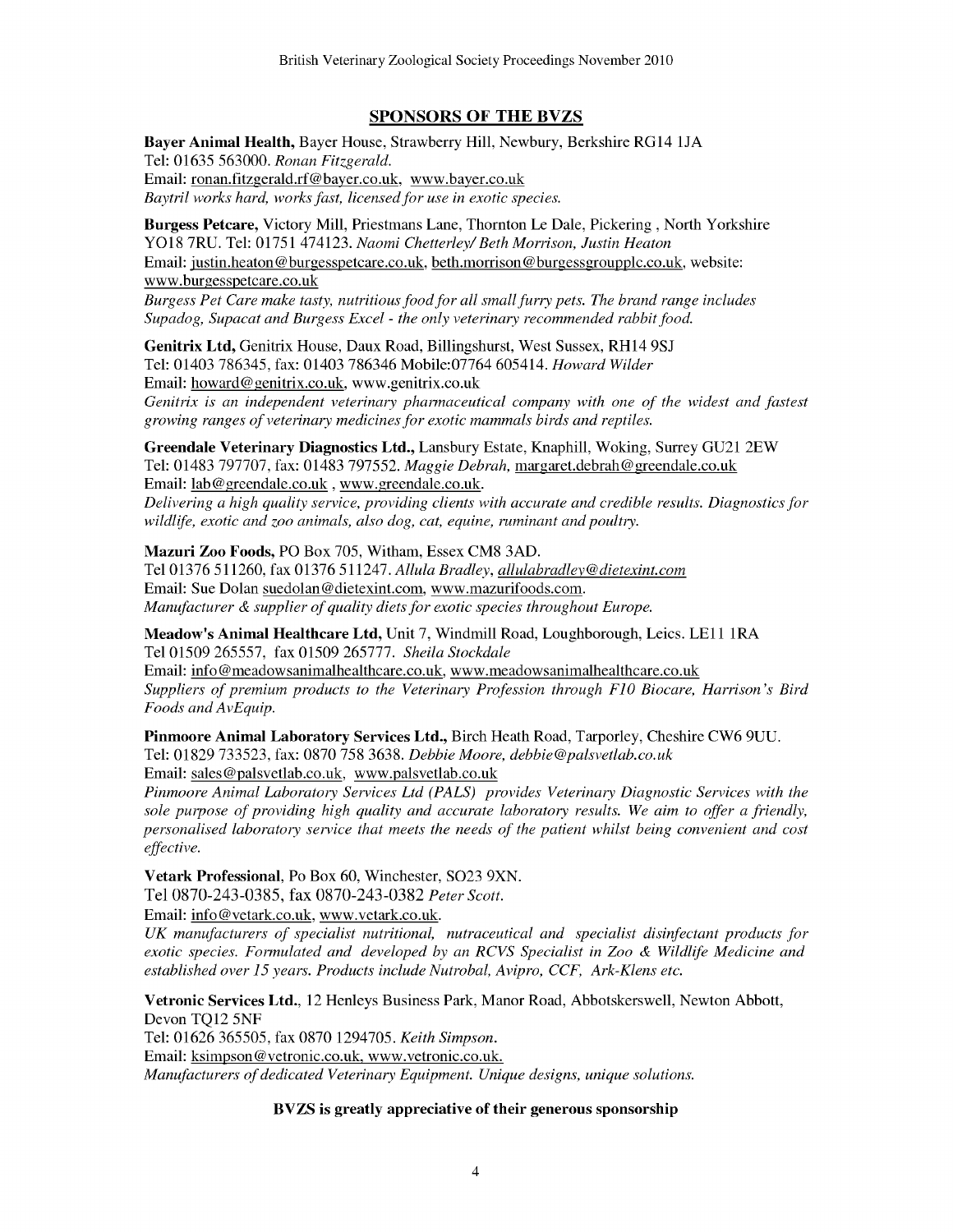#### PROGRAMME

#### Main Sessions: Saturday (Parallel Sessions below)

|  | 08:00 Registration |  |
|--|--------------------|--|
|--|--------------------|--|

09:00 Welcome by BVZS President Victoria Roberts

#### 09.15 Plenary Speaker: Parrot behaviour, Jan Hooijmeier 12

#### 10:30-11.15 Coffee

| 11.15-12.45 |                                  | <b>Session One</b> Internal medicine and reproduction                                   | Chair Mark Stidworthy |    |
|-------------|----------------------------------|-----------------------------------------------------------------------------------------|-----------------------|----|
|             |                                  | Preliminary findings for the serological diagnosis of ISD (Iron Storage Disease) in     |                       |    |
|             | ramphastids: Tai Strike          |                                                                                         |                       | 18 |
|             |                                  | <i>Diagnosing the dilated proventriculus: John Chitty</i>                               |                       |    |
|             |                                  | Developments in proventricular dilation disease (30 min): Michael Lierz                 |                       |    |
|             |                                  | Avian Artificial Insemination – a useful tool, but not a panacea for treatment of avian |                       |    |
|             | <i>infertility:</i> Debra Bourne |                                                                                         |                       |    |
|             |                                  |                                                                                         |                       |    |

#### 12.45-13.45 Lunch

#### 13.45-15.15 Session Two Nutrition (Kindly sponsored by Meadow's Animal Health)

Chair Brian Stockdale

24

Metabolic Bone Disease in woodpigeons - improving triage procedures: Michael Stanford Feeding enrichment - not just ketchup: John Chitty Problems Encountered in the hand rearing of Black Storks (Ciconia nigra) & the subsequent development of an Avian Rearing Resource website: Peter Aylmer Analysis of vitamin levels in Hyacinth macaw eggs: Michael Stanford Hand rearing the Hooded Pitta (Pitta sordida mulleri) at London Zoo, a review of protocols: Joanne Phillips

#### 15.15-16.00 Tea

| 16.00-17.30                                                            | <b>Session Three</b>   | <b>Wild Birds</b>                                                               | Chair Neil Forbes                                                                    |    |
|------------------------------------------------------------------------|------------------------|---------------------------------------------------------------------------------|--------------------------------------------------------------------------------------|----|
| The impact of Trichomonosis on British finch populations: Becki Lawson |                        |                                                                                 | 33                                                                                   |    |
|                                                                        |                        | Risk factors associated with the admission of avian wildlife casualty patients: |                                                                                      |    |
|                                                                        | Marie Kubiak           |                                                                                 |                                                                                      |    |
|                                                                        |                        |                                                                                 | Chlamydophila Psittaci infection in garden birds in England and Wales: Katie Colvile |    |
|                                                                        |                        | Treatment of casualty wild vultures: Michelle Barrows                           |                                                                                      |    |
|                                                                        |                        | Mortality associated with immunosuppression and management in reintroduced      |                                                                                      |    |
|                                                                        |                        | cirl buntings (Emberiza cirlus) in England: Fieke Molenaar                      |                                                                                      |    |
|                                                                        |                        | New and emerging infectious diseases of British Paridae: Becki Lawson           |                                                                                      |    |
|                                                                        |                        | <b>Parallel Sessions</b>                                                        |                                                                                      |    |
|                                                                        |                        |                                                                                 | 11.15-12.45 B2B: Avian Anatomy and Physiology: student speakers; Steph Jayson, Ben   |    |
|                                                                        | Ayloshkin, Kevin Jones |                                                                                 |                                                                                      | 42 |
|                                                                        |                        | 13:45-15.15 B2B: Treating the pet chicken: Victoria Roberts                     |                                                                                      | 43 |

16:00-17:30 B2B: Endoscopy techniques: theory and practical: Michael Stanford 46

#### 17:30 BVZS ANNUAL GENERAL MEETING

20:00 Dinner and dancing at the Village Hotel, Dudley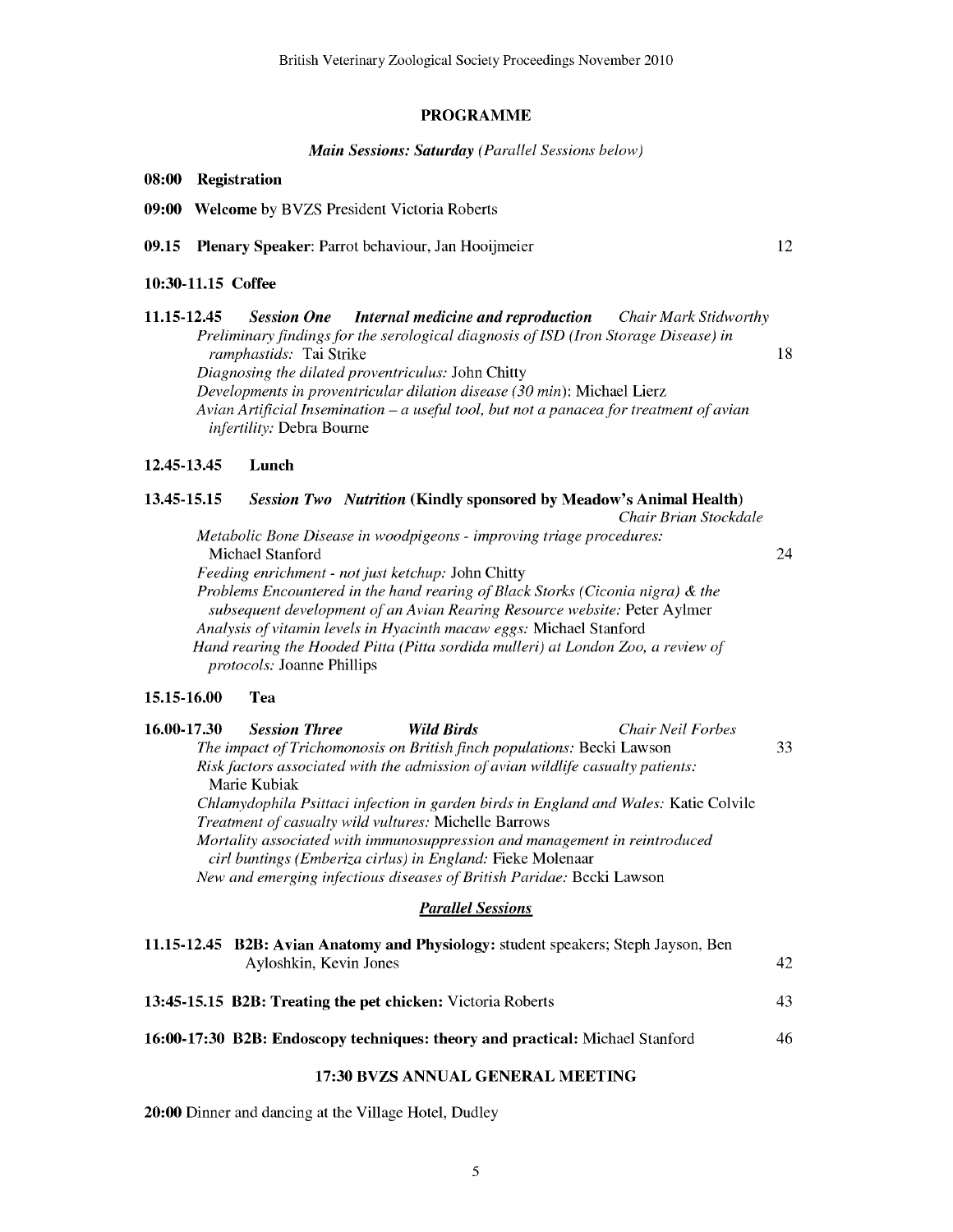## Main Sessions: Sunday

| 09:30-11.00 | <b>Session Four</b> Avian surgical pathology and cytology Chair Debra Bourne        |    |
|-------------|-------------------------------------------------------------------------------------|----|
|             | Disseminated visceral coccidiosis in Eurasian cranes: Michelle O'Brien              | 51 |
|             | Avian skin biopsy – a pathologist's perspective: Mark Stidworthy                    |    |
|             | Marek's disease in backyard poultry - a quick clinical update: Julia Henken         |    |
|             | The avian respiratory system; a survey of pathological aspects $(25 \text{ min})$ : |    |
|             | Peer Zwart                                                                          |    |

11:00-11.30 Coffee

| 11.30-13.00 | <b>Session Five</b>                                              | <i>Surgery</i>                                        | Chair Tai Strike |    |
|-------------|------------------------------------------------------------------|-------------------------------------------------------|------------------|----|
|             |                                                                  | <i>Veterinary care of hornbills: Michelle Barrows</i> |                  | 60 |
|             |                                                                  | <i>Sedation of free ranging ostrich: Jane Hopper</i>  |                  |    |
|             | Management of avian pelvic long bone developmental abnormalities |                                                       |                  |    |
|             | $(30 \text{ min})$ : Neil Forbes                                 |                                                       |                  |    |

#### 13:00-14.00 Lunch

| 14:00-15.30 | <b>Session Six</b> | <b>Open</b>                                                       | Chair Katie Colvile                                                          |    |
|-------------|--------------------|-------------------------------------------------------------------|------------------------------------------------------------------------------|----|
|             |                    | Laparoscopic cryptorchidectomy in an adult reindeer: Romain Pizzi |                                                                              | Q. |
|             |                    |                                                                   | Methods of decision making regarding the euthanasia of a high profile animal |    |
|             |                    | <i>in a zoological collection:</i> Sarah Chapman (Hewitt)         |                                                                              |    |
|             |                    |                                                                   | The use of competitive exclusion product Aviguard to exclude Enterococcus    |    |
|             |                    | hirae in corncrake (Crex crex) chicks: Joanna Reynard             |                                                                              |    |
|             |                    |                                                                   | The melanophore in amphibians and reptiles in health and disease: Peer Zwart |    |

#### Parallel Sessions

| 09:30-11:00 Veterinary nursing of birds: Carli Dodd         |    |
|-------------------------------------------------------------|----|
| 11.30-13.00 B2B Avian necropsies and cytology: Edmund Flach | 72 |

## 15:30 - Prize Giving and Farewell

### CPD Certificates will be issued: one day=7 hours, 2 days=14 hours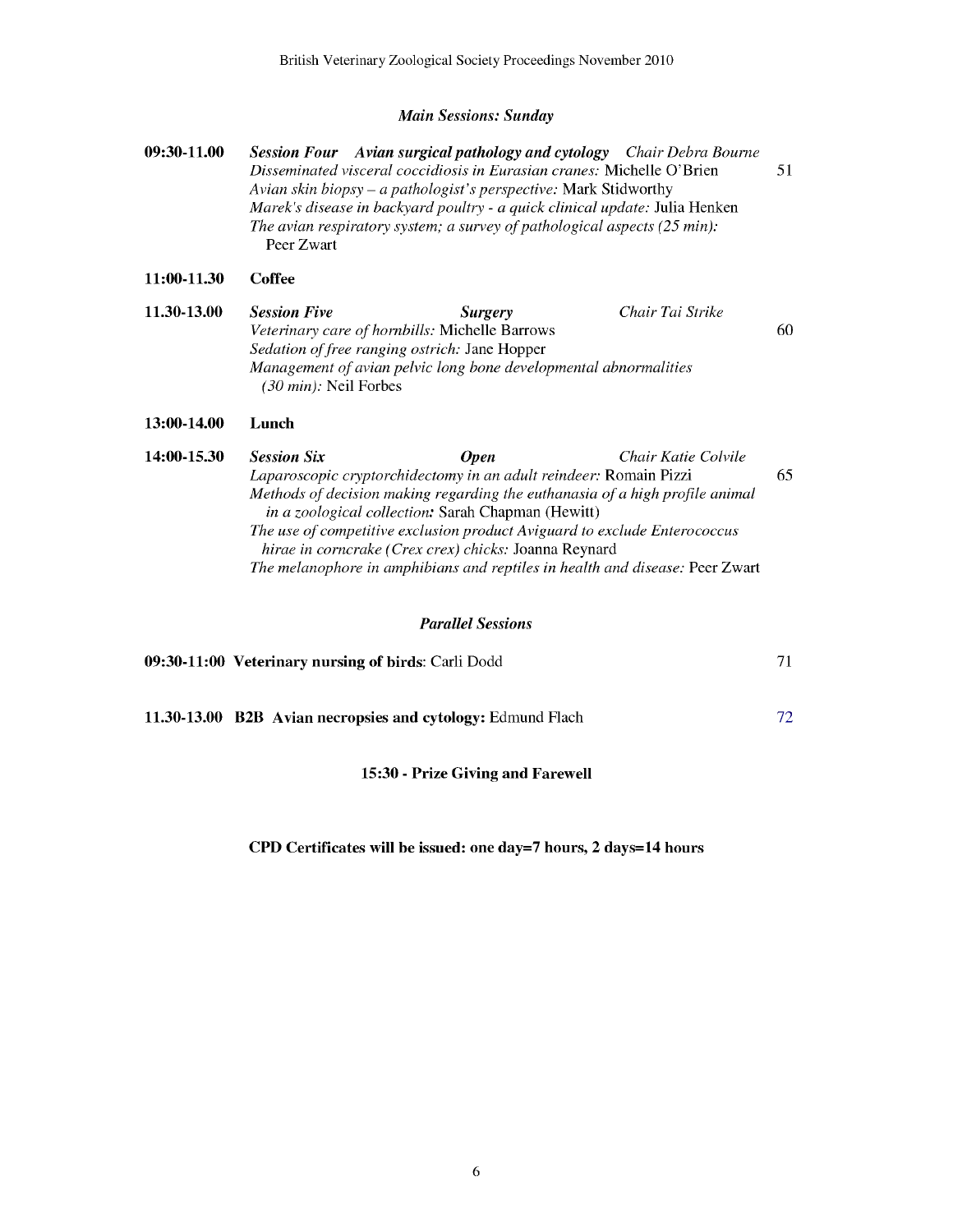#### SPEAKERS

#### Benjamin Alyoshkin

Ben has BSc in Biology from Kaliningrad State University (Russia) and has completed 3 years at Liverpool. His first dissertation project (1998) was on the abundance and trends in the distribution of the corncrake (Crex crex) in the south-east Baltic region. In 2010 he conducted a retrospective study of the role of pulmonary intravascular macrophages in feline infectious peritonitis. He has participated in wildlife projects in Costa Rica and in 2010 he was awarded a Wellcome Trust scholarship to study canine cruciate ligament cells at Leahurst. Ben has been a year rep in the LUVZS for 3 years, organised the Annual Symposium in 2010 and is now a BVZS liaison rep. He is currently intercalating in veterinary pathology at the RVC.

#### Peter Aylmer

Peter has spent the majority of a long career in mixed practice in the Cotswolds, including the provision of veterinary services to The Cotswold Wild Life Park at Burford. He also acts for and provides consultancy services to several other smaller collections. He was awarded the Certificate of Zoological Medicine in 2002 and is a Secretary of State appointed Zoo Inspector.

#### Michelle Barrows

After graduating from Glasgow in 1998, Michelle worked in zoo and exotic pet practice gaining her RCVS Certificate in Zoological Medicine before moving to South Africa in 2003. She then spent 7 years enjoying life in the sun at the Johannesburg Zoo but recently returned to the UK to take up a new position as Head of Veterinary Services at Bristol Zoo. She is the veterinary advisor to the Wattled Crane Recovery Programme and in 2010 was the recipient of the African Association of Zoos and Aquaria Chairman's Award for her efforts to promote zoological medicine education within Africa.

#### Debra Bourne

Debra graduated from Cambridge University in 1992, went to the International Crane Foundation in Wisconsin as an aviculture intern in 1993, and completed her PhD on toxoplasmosis and other diseases in the Bennett's wallabies at Whipsnade Wild Animal Park in 1997. Since then she has worked for Wildlife Information Network (WIN) - now part of Twycross Zoo, East Midland Zoological Society, as a Veterinary Editor, producing Wildpro electronic encyclopaedia volumes on wild animal health and management, and emerging infectious diseases. More than 20 years of experience in non-domestic animal husbandry are very helpful when writing the "health and management" volumes. She has a particular interest in the relationships between natural history and behaviour, captive management, diseases and disease management.

#### Sarah Chapman (nee Hewitt)

Sarah qualified in June 2000 from the Royal (Dick) School of Veterinary Medicine and Surgery. She went into mixed practice in Lincolnshire then East Yorkshire where she also worked with exotics and wildlife. In September 2004 she began the Masters course in Wild Animal Health and completed her dissertation on the Mortality of Captive Gorillas (Gorilla gorilla gorilla). She then worked for the Scott Veterinary Clinic in Bedford where she gained her Certificate in Zoological Medicine and was part of the veterinary team at Woburn Safari Park. She is currently working at Paignton Zoo Environmental Park doing 100% zoo work with a large variety of large and small exotic animals.

#### John Chitty

John qualified from the RVC in 1990 and gained the Certificate in Zoological Medicine in 2000. After nearly two decades in private practice he now runs a solo mobile / peripatetic exotics-only service in Hampshire / Wiltshire. He is currently a Board Director of AAV and secretary to EAAV. He consults to five zoological collections and has co-edited two avian textbooks as well as contributing on a range of exotics-related subjects to many others. He is veterinary consultant to the Great Bustard reintroduction project.

#### Katie Colvile

Katie has worked as a wildlife veterinarian at the Institute of Zoology, Zoological Society of London (ZSL), since 2008. Her primary role is Project Co-ordinator for the Garden Bird Health *initiative*  $-$  a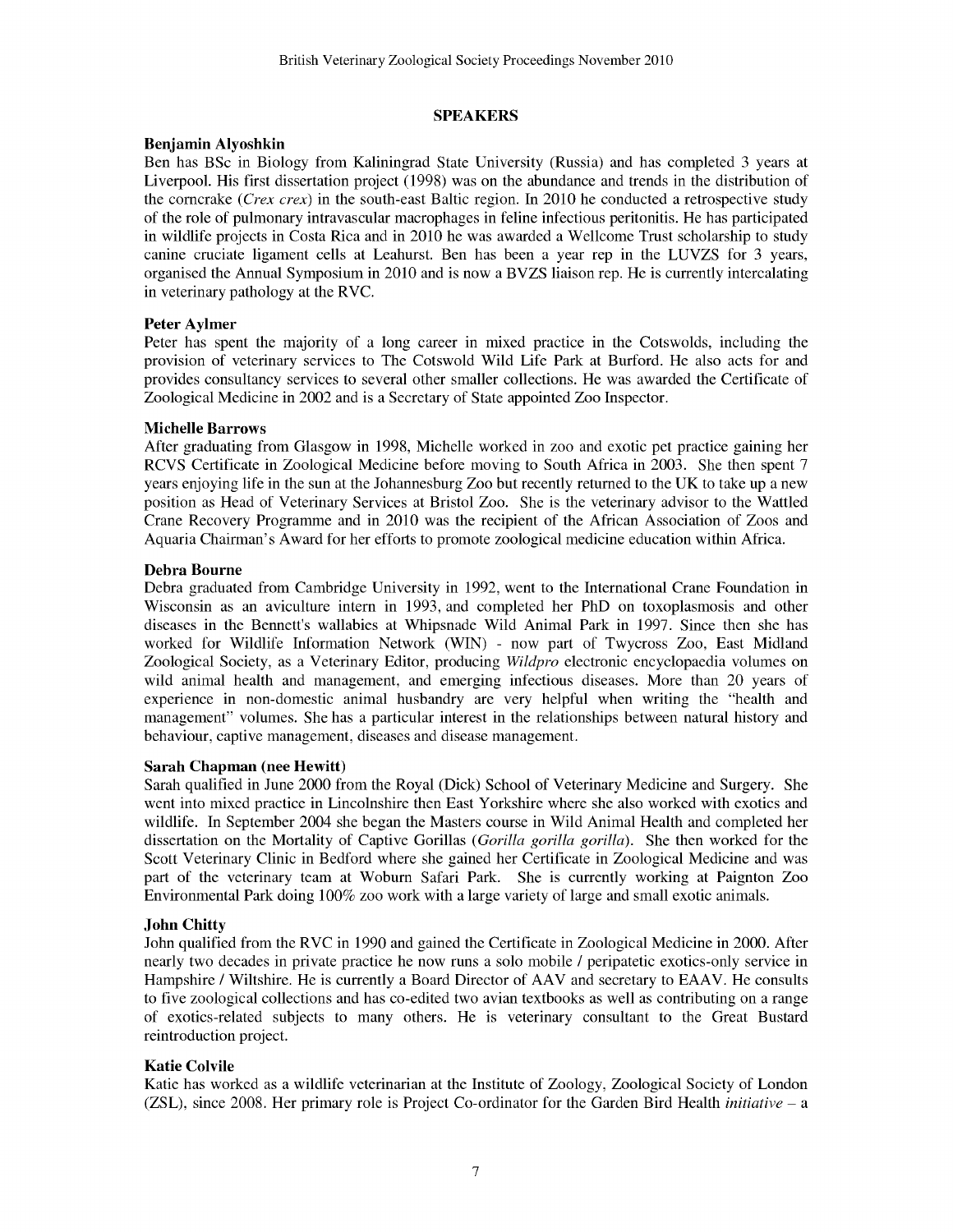national disease surveillance project. Whilst at ZSL she has also worked occasionally as a locum vet at ZSL London Zoo. Katie graduated from Cambridge Veterinary School in 2001 and worked in private (predominantly equine) practice until 2006. She gained the MSc in Wild Animal Health in 2007, completed an externship at the Dubai Falcon Hospital in 2008, and has volunteered on various other wildlife and equine welfare projects.

#### Carli Dodd

Carli is a qualified veterinary nurse and was amongst the first group of nurses to successfully attain the C&G Veterinary Nursing of Exotic Species certificate. She has worked in avian and exotic practice for over 13 years. In April 2010 she and Richard Jones BVSc MSc MRCVS opened Avian Veterinary Services, a dedicated bird clinic based in Knutsford, Cheshire.

#### Edmund Flach

Edmund qualified at Cambridge in 1982 and then spent three years in general practice before undertaking the MSc in Tropical Animal Science at the Centre for Tropical Veterinary Medicine in Edinburgh. For the next five years he did field research on tick-borne diseases of cattle in Zanzibar and Morocco, before being accepted for the post of Veterinary Officer at the Zoological Society of London's Whipsnade zoo. For 14 years he carried out the clinical and pathological work at Whipsnade, plus doing research and also teaching on the ZSL/RVC MSc in Wild Animal Health. As well as looking after the animals in the collection, Edmund also got involved in veterinary aspects of reintroduction projects; common dormice and corncrakes in the UK, and scimitar-horned oryx in Tunisia. In 2006 he specialised in pathology and became ZSL' s Zoo and Wildlife Pathologist, based at London zoo, but still involving regular work at Whipsnade. Edmund gained his RCVS Certificate in Zoological Medicine in 1997 and Diploma in Zoological Medicine (Mammalian) in 2001. He has published widely and has presented at many BVZS, EAZWV and international meetings. Edmund was on BVZS council for several years and was President from 2006 to 2008. He also enjoys live music and plays in the band Paradox at a number of pubs in, and around, Leighton Buzzard.

#### Neil Forbes

Neil heads the avian and exotic department at Great Western Referrals in Swindon, where he provides a clinical first and second opinion exotic service with ECZM residents in avian and small mammal medicine. He gained his RCVS Specialist Status in 1992 and his FRCVS in exotic bird medicine by examination in 1996 and Diplomate of ECAMS in 1997. Neil received the Mackellar Award in 1991, the Dunkin Award in 2002, the Dr TJ Lafeber Avian Practitioner Award in 2004 and the Hunting Award in 2005. Neil was instrumental in changing ECAMS to ECZM and developing the new Speciality opportunities.

#### Julia Henken

Julia is a Final Year vet student at Nottingham University, and is aiming to specialise in exotics, particularly birds and reptiles. She is the founder and former President of the University of Nottingham Veterinary Zoological Society and is organising their first ever Symposium in December 2010. She has completed the Exotics Summer school in Brno (Czech Republic) and the Veterinary Externship program at ZSL London Zoo.

#### Jan Hooimeijer

Jan graduated in 1982 from the Veterinary Faculty at the University of Utrecht. He is the owner of the Clinic for Birds (exclusively for birds) since 1983. He is a member of: Association of Avian Veterinarians(AAV), Welfare Committee AAV, Conservation Committee AAV. His other interests and activities include being a certified Parrot behaviour Consultant, member International Association of Animal Behaviour Consultants (IAABC), Founder/Chairman Dutch Parrot Foundation, advisor Poicephalus Studbook the Netherlands, Board member "Lokkerij Foundation", Dutch White Stork Reintroduction Project, President/founder Avian Healthcare Company (AHC) and enjoys birdwatching. Jan has developed a practical 5-step Behaviour Protocol dealing with and handling parrots; preventing and solving behaviour problems in parrots. He is the founder of the Dutch Parrot Walks, the inspiration for the Foundation's Parrot Promenade, stressing the importance of the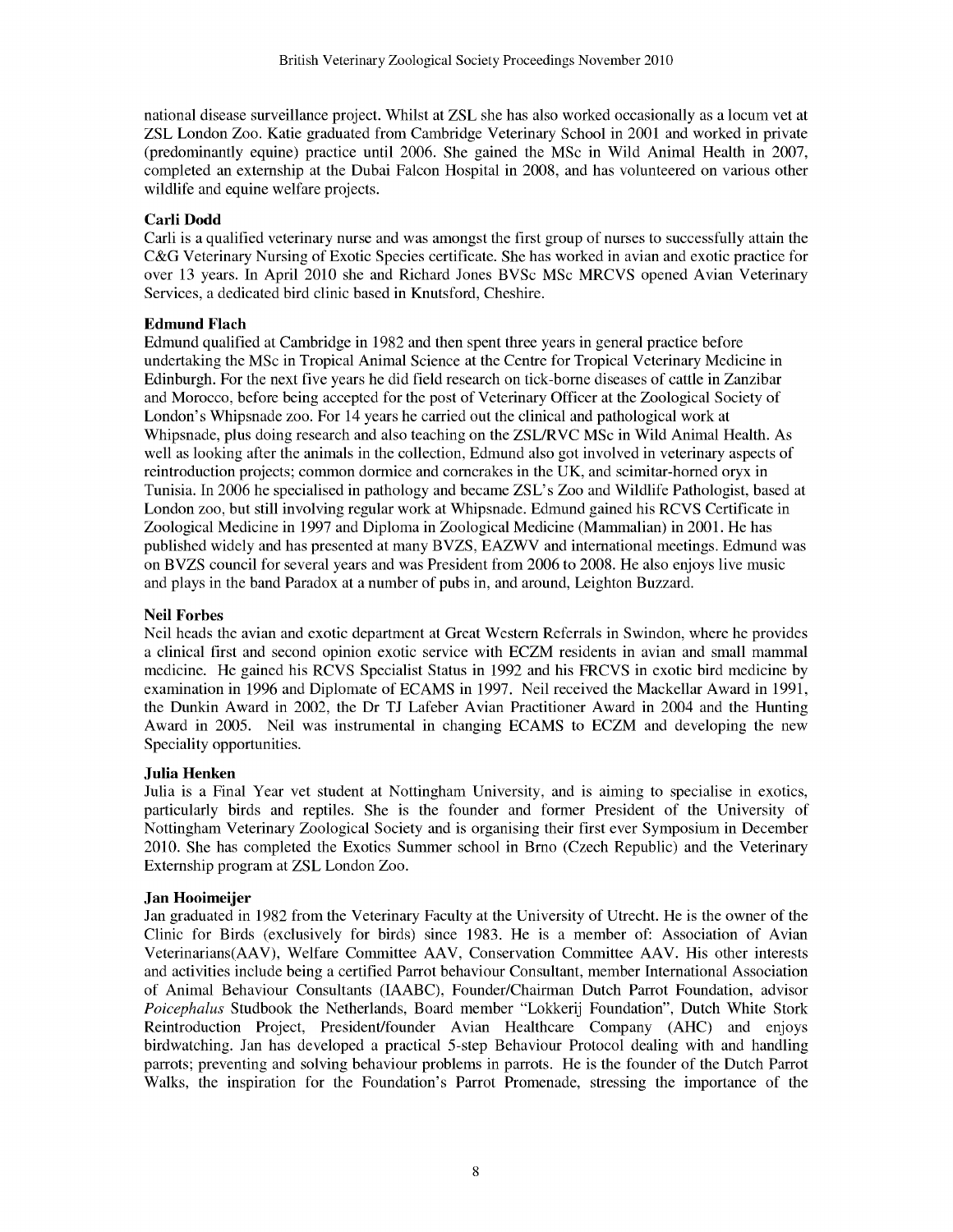development of a strong social relationship between parrots and people. He is a frequent speaker at international conferences and has contributed to several text books concerning avian medicine. http://www.perfectmanage.nl/sites/1/content.asp?PageID=231&RelatieID=88&lang=1

#### Jane Hopper

Jane graduated from Cambridge University in 2002. After some years in mixed practice and locum work for several zoos she started working for Howletts and Port Lympne Wild Animal Parks in 2004 before becoming head of the Veterinary Department there in 2006. This includes being responsible for the Veterinary aspects of the Aspinall Foundation's overseas projects in West Africa, Indonesia and Madagascar. She is also a founding committee member for the Veterinary charity Worldwide Veterinary Services.

#### Stephanie Jayson

Steph is a fifth year vet student at the University of Cambridge, having graduated with a Zoology BA degree from Cambridge and written a dissertation in conservation science in her intercalated year. Steph has a strong interest in exotic pet, zoo and wildlife medicine, which began as a preclinical vet student while volunteering as a zoo keeper at a safari park and at wildlife rehabilitation centres. In her clinical years, Steph has worked with a number of exotics, zoo and wildlife vets in the UK and in 2010 was elected President of the Cambridge University Veterinary Zoological Society (CUVZS). Steph is currently organising fortnightly clinical CUVZS talks and the CUVZS Symposium 2011, as well as promoting BVZS in her new role as Cambridge BVZS Rep.

#### Kevin Jones

Kevin is a veterinary student at Liverpool University. Prior to starting the veterinary course he studied a BSc honours degree in Zoology at Swansea University. He has always had a strong interest in wildlife and conservation, and this year Kevin is intercalating and studying for a Masters degree in Conservation Medicine at Leahurst. Kevin has interests in many aspects of wildlife and zoological medicine and has been involved in a variety of projects including hedgehog rehabilitation, joint disease and arthritis in elephants and *Culicoides* spp. distribution and Bluetongue virus transmission. Kevin is actively involved with the Veterinary Zoological Society at Liverpool (LUVZS) and was recently elected as their President (2010-2011).

#### Marie Kubiak

Marie graduated from Bristol University in 2006 following placements within zoos, exotic animal practice and an elective placement in the Exotics department at Great Western Referrals. She spent two years as a first opinion exotics vet, before returning to Great Western as a European College of Zoological Medicine resident in 2008. She is one of only two vets to complete the new RCVS modular certificate in Advanced Veterinary Practice with exotics modules, and gained Distinctions in the Avian and Reptile modules.

#### Becki Lawson

Becki is a Wildlife Veterinarian in the Wildlife Epidemiology research theme at the Institute of Zoology. Her current role is co-ordinator of the Garden Bird Health initiative, a collaborative project with the RSPB, BTO and other organizations, which is also the topic of her recently completed PhD research. Becki qualified from Cambridge in 1997 and completed the MSc in Wild Animal Health in 1999/2000. Her research interest focuses on the effects of disease on free-ranging wildlife populations, particularly where pathogens have significant welfare or conservation implications. Her experience with native species includes disease investigation and clinical management of wildlife casualties.

#### Michael Lierz

Michael graduated in 1996 and earned his doctorate title by thesis from the Free University of Berlin, Germany. After being the director of the Abu Dhabi Falcon Research Hospital, UAE he worked as a scientific assistant at the Free University of Berlin. In 2009 he became the director of the Clinic for birds, reptiles, amphibians and fish, University of Giessen, Germany. He is a Diplomate of the European College of Zoological Medicine, the European College of Poultry Veterinary Science and a RCVS Diplomate in Zoological Medicine. In Germany he holds the specialist status in Avian Medicine; Zoo and Wildlife Medicine, Microbiology and Species Conservation.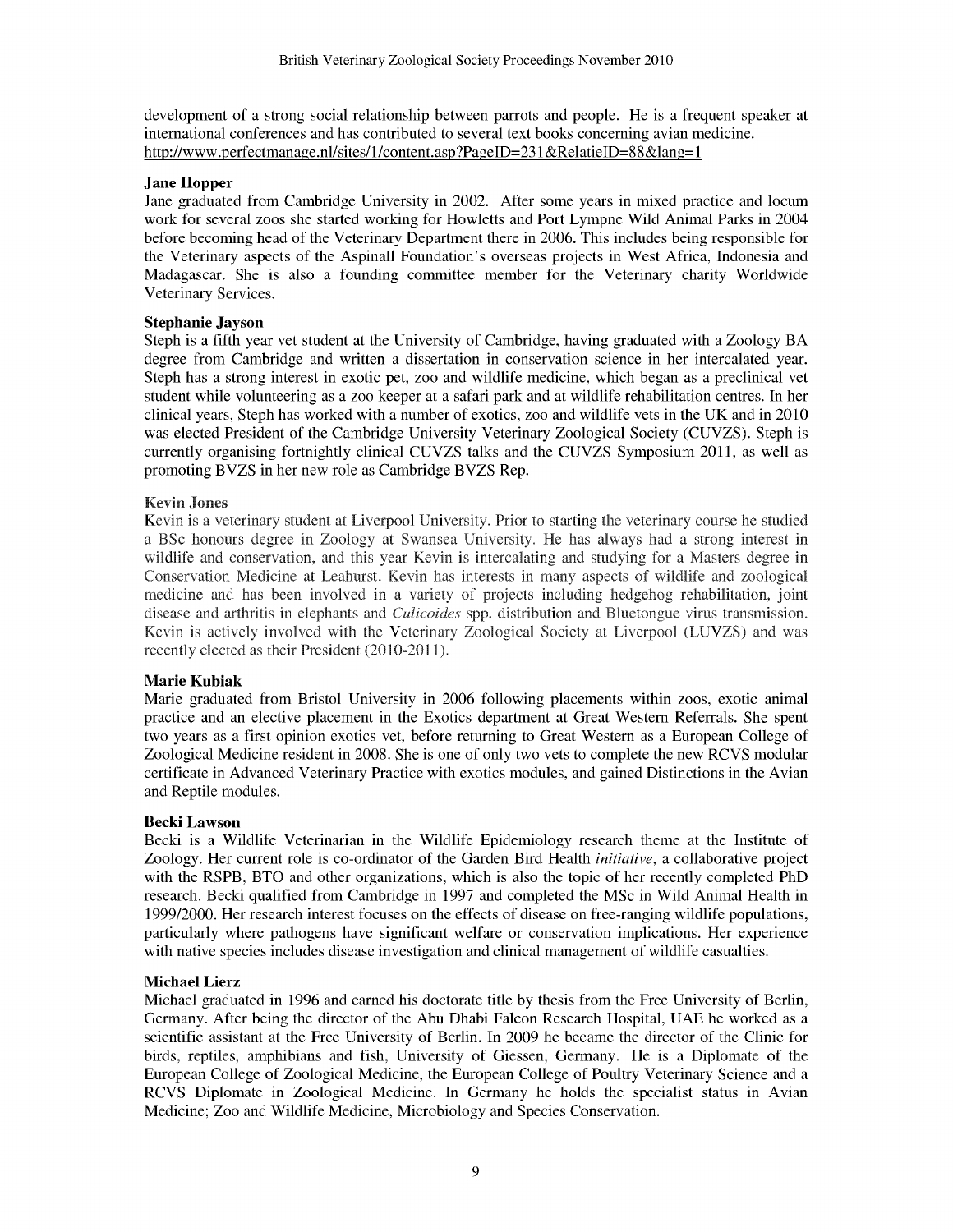#### Fieke Molenaar

Fieke graduated from the University of Ghent, Belgium, in 2001 and started her veterinary career looking after a variety of primates at the BPRC in The Netherlands. After emigrating to the UK in 2002, she spent several years in general practice before completing the MSc Wild Animal Health in London. She has since worked on conservation and wildlife projects, including a year as Assistant Pathologist at Vic Simpson's Wildlife Veterinary Investigation Centre in Cornwall, before taking up her post at the IoZ in 2007. Fieke works at the Institute of Zoology, Zoological Society of London, as Veterinary Officer on the Species Recovery Programme, a collaborative project between Natural England and ZSL. Its objective is the conservation of UK native species through habitat restoration, captive breeding and reintroductions of endangered or locally extinct native species. Fieke is a Council Member of the BVZS and of the Zebra Foundation. Hobbies other than wildlife include sailing, diving, photography and spending time with the latest new addition to the family.

#### Michelle O'Brien

Michelle is the Veterinary and Wildlife Health Officer for the Wildfowl & Wetlands Trust (WWT) based at Slimbridge in Gloucestershire. After graduating from the Royal Veterinary College in 1999 she spent six and a half years in general practice, seeing a mix of small animal and exotic species. She gained the RCVS certificate in Zoological Medicine in 2005. Michelle has worked in the wildlife health department at WWT since 2006 and has been involved with UK surveillance for diseases such as avian influenza and chytridiomycosis. She now has overall responsibility for veterinary care at six of the nine WWT centres in the UK, including the Eurasian cranes reared at Slimbridge for release as part of the "Great Crane Project".

#### Joanne Phillips

Jo is currently a final year veterinary student studying at the University of Nottingham. She has a keen interest in zoo and wild animals which she has further developed through her clinical placements. Jo has combined her passion for travelling with gaining veterinary experience and to date has volunteered in Zimbabwe and India. Her presentation at BVZS is based on a short research project she completed whilst on placement at London Zoo this year.

#### Romain Pizzi

Romain is veterinary surgeon at the Royal Zoological Society of Scotland, and the Scottish SPCA Wildlife Rescue Centre. He holds an MSc in Wild Animal Health, the RCVS Certificate and Diploma in Zoological Medicine, Membership of the Australian College of Veterinary Scientists by examination in Small Animal Surgery, and is an RCVS Recognised Specialist in Zoo and Wildlife Medicine. Romain has a special interest in veterinary minimally invasive surgery, having performed over 300 endosurgical procedures, and is editor for www.vetlapsurg.com, the internet portal for veterinary minimally invasive surgery.

#### Joanna Reynard

Joanna graduated from Liverpool in 2007 and spend a year in mixed practice and a year in small animal practice before completeing the MSc Wild Animal Health in 2010. She is currently working small animal and exotic practice .

#### Victoria Roberts

Victoria graduated from Liverpool Vet School in 2000, but has had over 37 years of breeding and judging exhibition poultry and waterfowl. She is Hon. Vet to The Poultry Club, edits the British Poultry Standards and has been on their Council for the past eighteen years. She has written four books on poultry, including diseases, is an Honorary Lecturer at Liverpool Vet School, edits the British Veterinary Zoological Society publications and is currently President, plus locums in her spare time.

#### Michael Stanford

Stan qualified from Liverpool University in 1987 and after working in an avian and small animal referral practice in North Yorkshire, he moved to Cheshire to open his own clinic specialising in birds. The practice now employs five veterinary surgeons with an 80 % case load of exotic pet, zoo and wildlife patients. The practice provides veterinary services to the RSPCA Wildlife Hospital, Stapeley